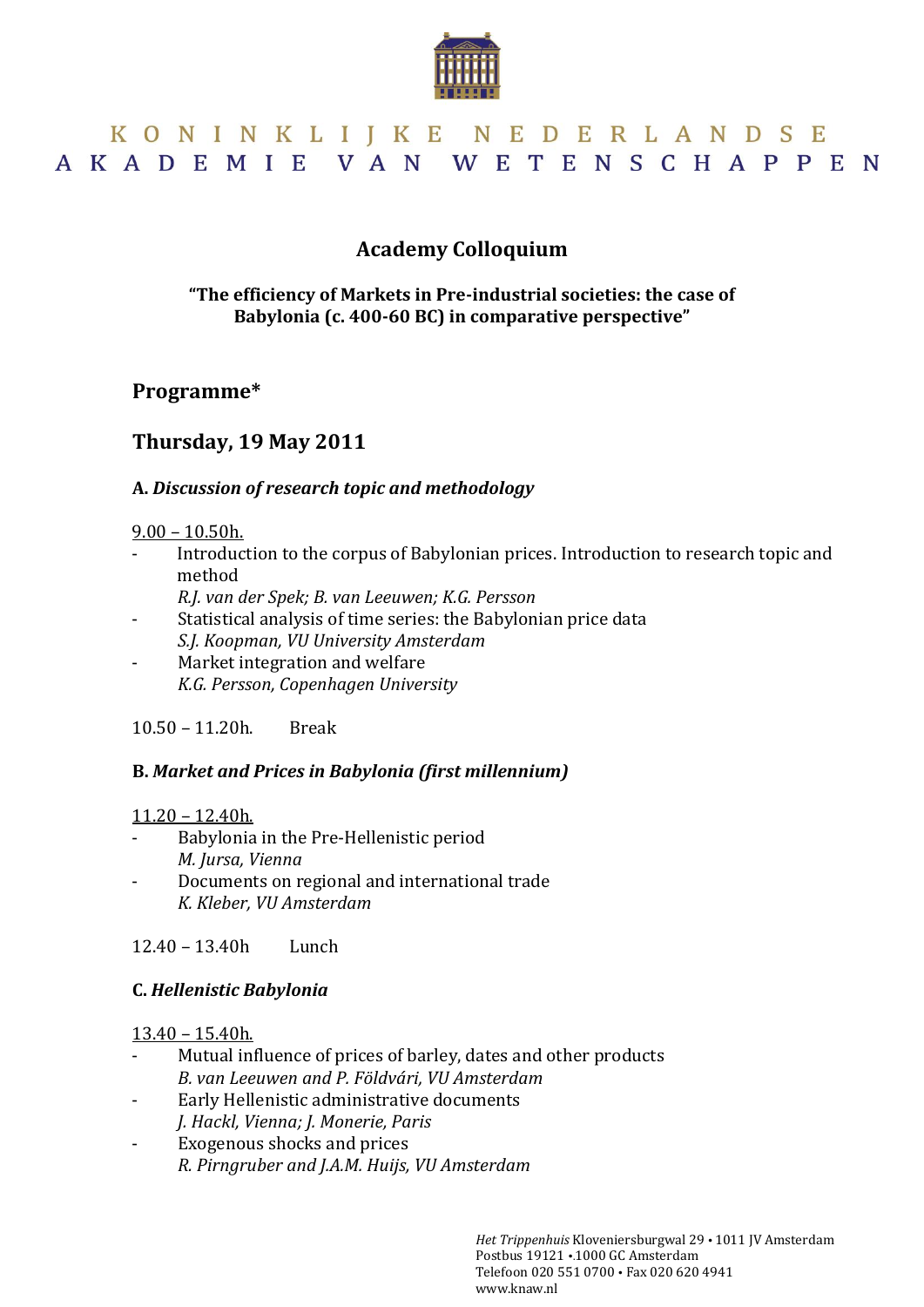

#### 15.40 – 16.00h. Break.

#### **D.** *Declining and emerging markets*

16.00 – 17.30h.

- Early Islamic Egypt *P. Sijpesteijn, Leiden*
- Early Mediaeval Iraq *B. van Bavel, Utrecht; Maya Shatzmiller, University of Western Ontario; Jessica Dijkman, Utrecht*

17.30 – 19.30h. Reception at the Trippenhuis.

# **Friday, 20 May 2011**

# **E1.** *The role of money and market: the Hellenistic World*

9.00 – 10.20h.

- Money and taxation in the Seleucid empire *G.G. Aperghis, Athens/London*
- Circulation of money in de Hellenistic period *F. Duyrat, Orléans*

10.30 – 11.00h. Break

#### 11.00 – 12.30h**.**

- Ptolemaic Egypt *S. von Reden, Augsburg*
- Delos and the eastern Mediterranean *G. Reger, Hartford, Trinity College*

12.30 – 13.30h Lunch

### **E2.** *The Role of money and market: the Roman world* 13.30 – 15.00h.

- Circulation of money in the Roman Empire *J. Aarts, VU Amsterdam*
- Prices and inflation: the case of Roman Egypt *D. Rathbone, King's College London*

 $15.00 - 15.30h$  Break